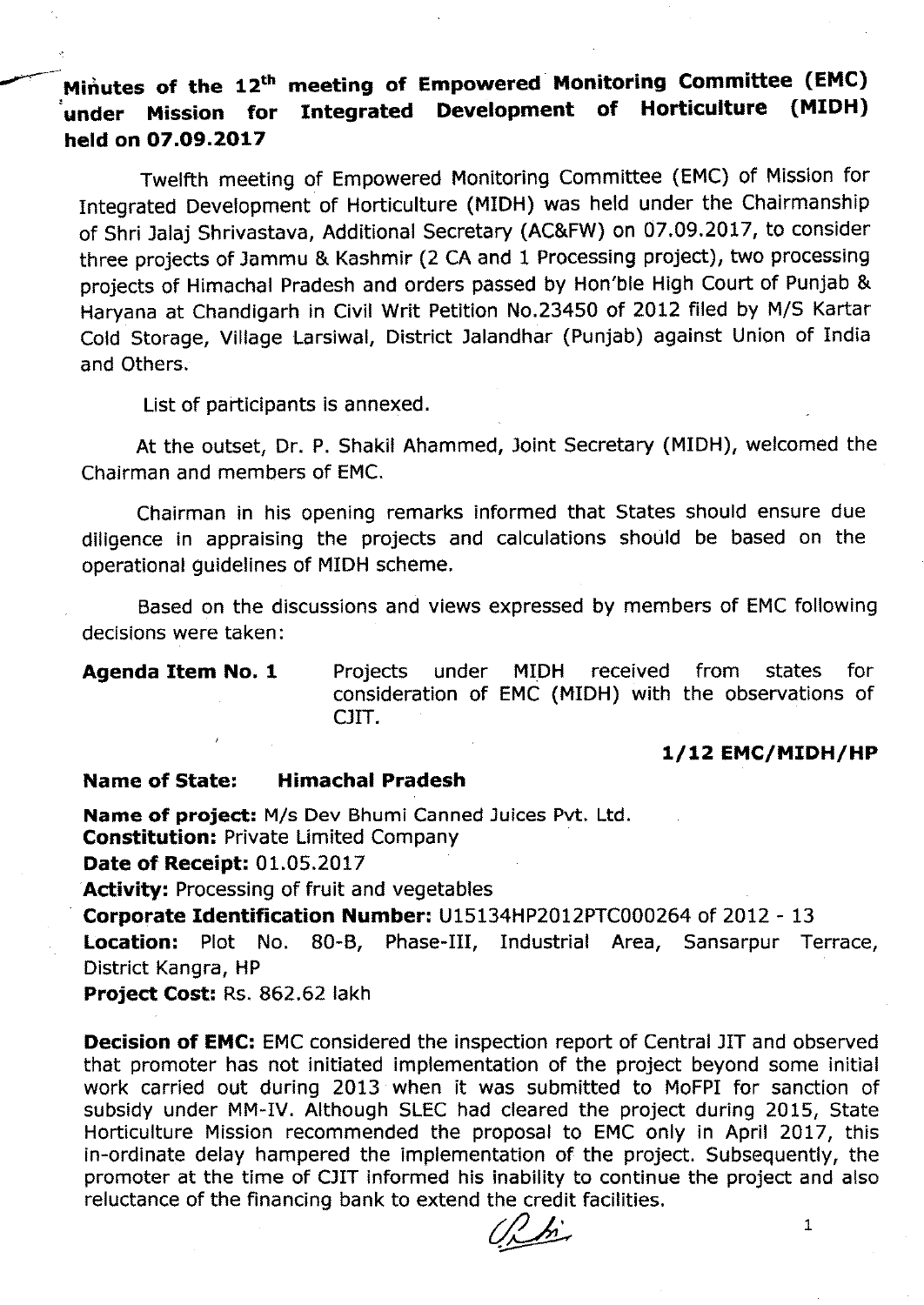EMC decided that in the absence of the credit facilities and reluctance on part of promoter to continue the implementation, the proposal may be treated as withdrawn.

EMC took serious note of the in-ordinate delay by State Government in recommending the proposal to EMC for sanction of subsidy. State Government may enquire the circumstances which lead to this delay and send an action taken report to this Ministry in this regard.

### *2/12* **EMC/MIDH/HP**

**Name of project:** M/s Natural Beverages (A unit of M/s Himachal Plywoods Pvt. Ltd.) **Constitution:** Private Limited Firm **Date of Receipt:** 20.06.2017 **Activity:** Processing of fruit and vegetables **Location:** Plot No.1 & 2, Industrial Area, Shamshi, District Kullu, HP **Project Cost:** Rs. 1075.00 lakh

**Decision of EMC:** EMC considered the inspection report of Central JIT, views of State representative and members of the Committee. EMC observed that the project has been implemented for manufacturing of pet bottles and bottling of different fruit drinks, juices including sparkling fruit drink beverages. However, it is observed that the project does not have facilities for preparation of pulp/concentrate from the raw material available in the State. Promoters are procuring pulp/concentrate from market.

EMC observed that subsidy under MIDH is sanctioned to the projects which source their raw material from the farmers and the subsidy is meant to increase the production and productivity of horticulture crops thereby improving economic status and welfare of the farmers of this country.

EMC deferred the project and decided that State Horticulture Mission may seek clarifications from promoters about source of their pulp/concentrate and demonstrate the backward linkages with farmers/producers of the country. State may submit the report within 15 days from the receipt of the minutes.

## *3/12* **EMC/MIDH/J&K**

### **Name of State: lammu &. Kashmir**

**Name of project:** M/s FIL Industries Limited **Constitution:** Limited Company **Date of Receipt:** 27.09.2016 **Activity:** To set up Tetra Pack Unit (Capacity 7500 packs/ hour of 200 ml) **Location:** Rangreth, Srinagar **Project Cost:** Rs.1034.57 lakh

**Decision of EMC:** EMC considered the inspection report of Central JIT, views of State representative and members of the Committee. EMC observed that the promoters have established a new unit within the premises of existing projects

*cILh'* <sup>2</sup> ~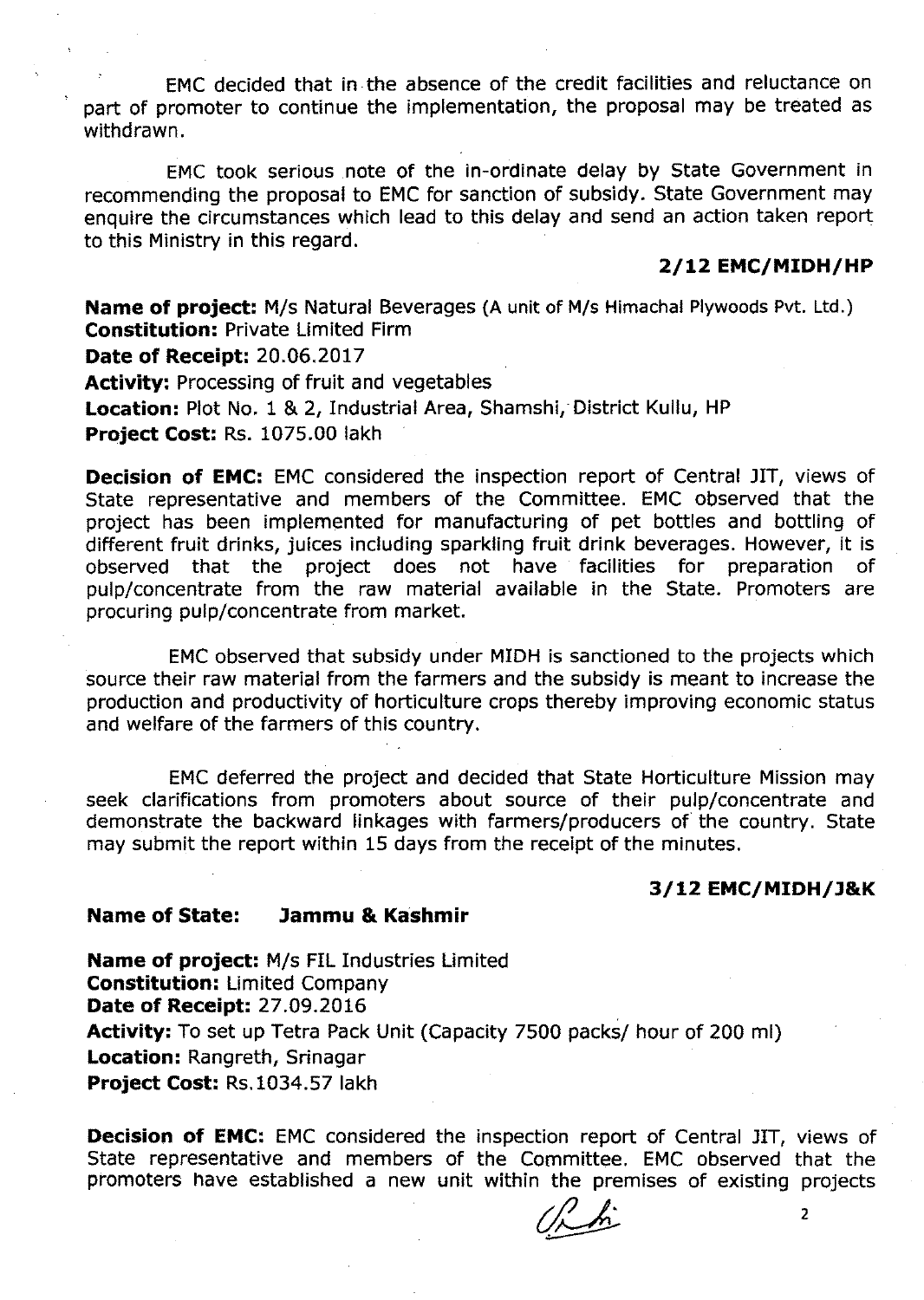(CA store and processing unit) for preparing fruit juice from pulp/concentrate in tetra pack. However, it is observed that the project does not have facilities for preparation of pulp/concentrate from the raw material available in the State. Promoters are procuring pulp/concentrate from market.

EMC took a serious note on the issue that the State has forwarded the proposal without proper examination and due diligence. State Government may inquire the circumstances and send action taken report this Ministry in this regard.

EMC observed that subsidy under MIDH is sanctioned to the projects which source their raw material from the farmers and the subsidy is meant to increase the production and productivity of horticulture crops thereby improving economic status and welfare of the farmers of this country.

EMC deferred the project and decided that State Horticulture Mission may seek clarifications from promoters about source of their pulp/concentrate and demonstrate the backward linkages with farmers/producers of the country. State may submit the report within 15 days from the receipt of the minutes.

## **4/12 EMC/MIDH/l&K**

**Name of project:** M/S Kashmir Fruit Preservers

**Location:** Lassipora, Pulwama, Jammu & Kashmir-193201

**Constitution:** Partnership Firm promoted by Haji Abdul Rashid Qureshi, Mr. Ajaz: Ahmad Qureshi and Mrs. Rehana Ajaz

**Activity:** Integrated CA Store (3000 MT) & Packlnq Line (11 MT/ Hour)

## **Project Cost:** Rs.2454.84 lakh

Central JIT has estimated Eligible Project Cost of Rs. 1372.40 lakh as under:

- (a) Technical Civil Works & Plant & Machinery for 3000 MT capacity (20 Chambers) assessed by JIT Rs. 1138.90 lakh.
- (b) Add-on components and Miscellaneous Fixed Assets:

| Total $(a)$ and $(b)$              |     | Rs. 1372.40 lakh  |
|------------------------------------|-----|-------------------|
| Total                              |     | Rs. 2,33,50,380/- |
| <b>Pallet Truck</b>                | Rs. | 79,000/-          |
| <b>Platform Trolley</b>            | Rs. | $24,000/-$        |
| Weighing Scale                     | Rs. | $42,000/-$        |
| <b>Strapping Machine</b>           | Rs. | $40,000/-$        |
| Reach Stacker                      | Rs. | 13,92,000/-       |
| Steel Bins 2592 No. @ Rs.6640/Bin  | Rs. | 1,72,10,880/-     |
| Wooden Bins 1250 No. @ Rs.3650/Bin | Rs. | 45,62,500/-       |

 $\frac{1}{\lambda}$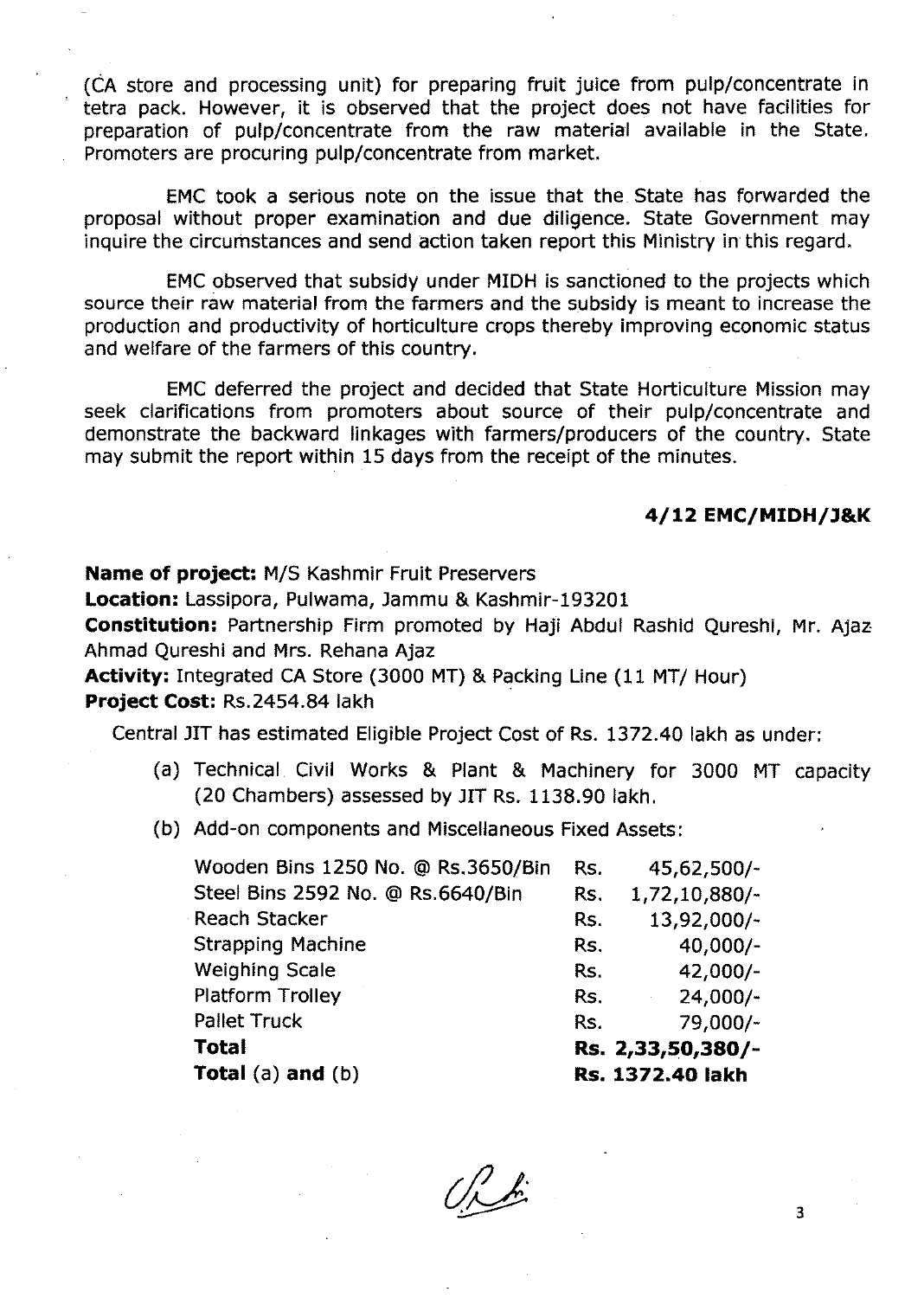### **. Project Cost (Rs. in Lakh)**

| Particulars                                          | Project cost |             | Admissible Project Cost | Adm.<br>Subsidy                 |        |
|------------------------------------------------------|--------------|-------------|-------------------------|---------------------------------|--------|
|                                                      | <b>DPR</b>   | <b>Bank</b> | <b>SHM</b>              | <b>NHM</b><br>l as<br>per CJIT) |        |
| Land- (leased for 90 years)                          | 16.50        | 16.50       |                         | 00.00                           |        |
| <b>Building</b>                                      | 499.13       | 499.13      |                         | 295.90*                         |        |
| P&M including Puff Insulation                        | 950.05       | 950.00      |                         | $843.00*$                       |        |
| Add-on & Miscellaneous fixed<br>assets               | 828.58       | 828.58      |                         | $233.50*$                       |        |
| Working Capital margin                               | 29.77        | 29.77       |                         | 00.00                           |        |
| Pre-operative exp.                                   | 130.81       | 130.81      |                         | 00.00                           |        |
| <b>Total</b>                                         | 2454.84      | 2454.84     | 2454.84                 | 1372.40                         | 686.20 |
| * Excluding internal sanitation and electrification. |              |             |                         |                                 |        |

**# Excluding Excise Duty, Sales Tax, Freight and installation charges.**

**Decision of EMC:** EMC considered the inspection report of Central JIT, views of State representative, members of the Committee and condoned the delay in implementation of the project. EMC approved Rs. 686.20 lakh as credit linked back ended subsidy of eligible project cost of Rs. 1372.40 lakh @ 50% as per MM-II. norms subject to verification of costs worked out by CJIT by National Centre for Cold Chain Development (NCCD).

EMC took a serious note on the issue that the State has forwarded the proposal without proper examination and due diligence. State Government may inquire the circumstances and send action taken report this Ministry in this regard.

### *5/12* **EMC/MIDH/l&K**

## **Name of Project:** Alpine Fresh Pvt. Ltd.

**Location:** Sy. No.3020/441, Nowpora, TalukaSopore, Baramulla, Jammu & Kashmir **Constitution:** Private Limited Company

**Activity:** Integrated CA Store (3000 MT) & Grading Packing Line (11 MT/ Hour) **Corporate Identification Number:** U15132JK2011PTC003293 dated 19.04.2011 **Project Cost:** Rs.2525.91 lakh

Accordingly, Central JIT has estimated Eligible Project Cost of Rs. 1636.85 lakh as under:

- 1. Technical Civil Works & Plant & Machinery for 2700 MT capacity assessed by JIT Rs. 1025.00 lakh against Rs. 1138.90 lakh for 3000 MT.
- 2. Add-on and Miscellaneous Fixed Assets:

| Wooden Bins 9000 No. @ Rs.6640/Bin | Rs. | 5,97,60,000/-   |
|------------------------------------|-----|-----------------|
| Reach Stacker                      | Rs. | 12,40,000/-     |
| <b>Strapping Machine</b>           | Rs. | $40,000/-$      |
| <b>Weighing Scale</b>              | Rs. | $42,000/-$      |
| Platform Trolley                   | Rs. | $24,000/-$      |
| <b>Pallet Truck</b>                | Rs. | 79,000/-        |
| <b>Total</b>                       | Rs. | $6,11,85,000/-$ |
| Total 1 and 2                      | Rs. | 1636.85 lakh    |

 $\frac{1}{\sqrt{2}}$ 

4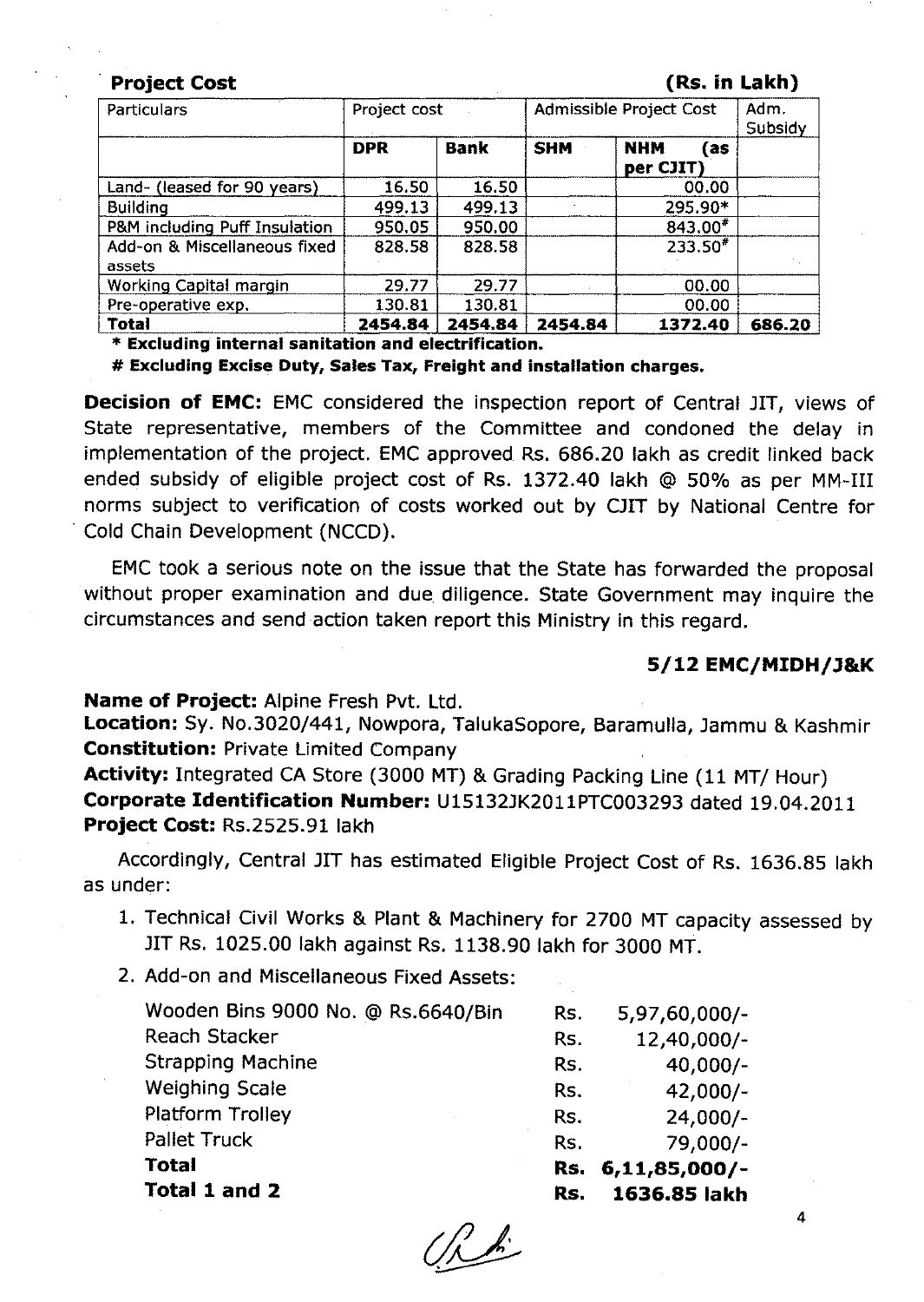### Project Cost **(RS. in Lakh)**

| Particulars                                         | Project cost |             | <b>Admissible</b><br>Cost | Adm.<br>Subsidy                |        |
|-----------------------------------------------------|--------------|-------------|---------------------------|--------------------------------|--------|
|                                                     | <b>DPR</b>   | <b>Bank</b> | <b>SHM</b>                | <b>NHM</b><br>(as<br>per CJIT) |        |
| Land                                                | 135.00       | 135.00      |                           | 000.00                         |        |
| <b>Building &amp; Other Civil Work</b>              | 499.13       | 499.13      |                           | 1025.00*#                      |        |
| Machinery&<br>Plant &<br>CA.<br><b>Grading Line</b> | 928.96       | 928.96      |                           |                                |        |
| Miscellaneous<br>Add-on and<br>fixed assets         | 822.80       | 822.80      |                           | $611.85^{*}$                   |        |
| Preoperative<br>&<br>Preliminary<br><b>Expanses</b> | 112.13       | 112.13      |                           | 000.00                         |        |
| Margin Money for WC                                 | 27.89        | 27.89       |                           | 00.00                          |        |
| Total                                               | 2525.91      | 2525.91     | 2525.91                   | 1636.85                        | 818.42 |

\* Excluding internal sanitation and electrification.

# Excluding Excise Duty, Sales Tax, Freight and installation charges.

Decision of EMC: EMC considered the inspection report of Central JIT, views of State representative, members of the Committee and condoned the delay in implementation of the project. EMC approved Rs. 818.42 lakh as credit linked back ended subsidy of eligible project cost of Rs. 1636.85 lakh @ 50% as per MM-III norms subject to verification of costs worked out by CJIT by National Centre for Cold Chain Development (NCCD).

EMC took a serious note on the issue that the State has forwarded the proposal without proper examination and due diligence. State Government may inquire the circumstances and send action taken report this Ministry in this regard.

The Committee observed that State needs to recommend proposals only after due diligence and proper appraisal as per MIDH guidelines and minimum standards prescribed for Post-harvest Management projects. EMC advised that Jammu & Kashmir State Horticulture Mission shall include JS(MIDH) or his nominee as member of SLEC to facilitate proper appraisal of the project at the SLEC level.

Agenda Item No. 2: Consideration of the orders passed by Hon'ble High Court of Punjab & Haryana at Chandigarh in Civil Writ Petition NO.23450 of 2012 filed by *MIS* Kartar Cold Storage, Village Larsiwal, District Jalandhar (Punjab) against Union of India and Others.

**Decision of EMC:** EMC considered the order passed by Hon'ble High Court of Punjab & Haryana, Chandigarh in civil writ petition number 23450 of 2012 in the matter of M/s Kartar Cold Storage, Village Larsiwal, District Jalandhar (Punjab).

 $\mathcal{L}^{\mathcal{L}}$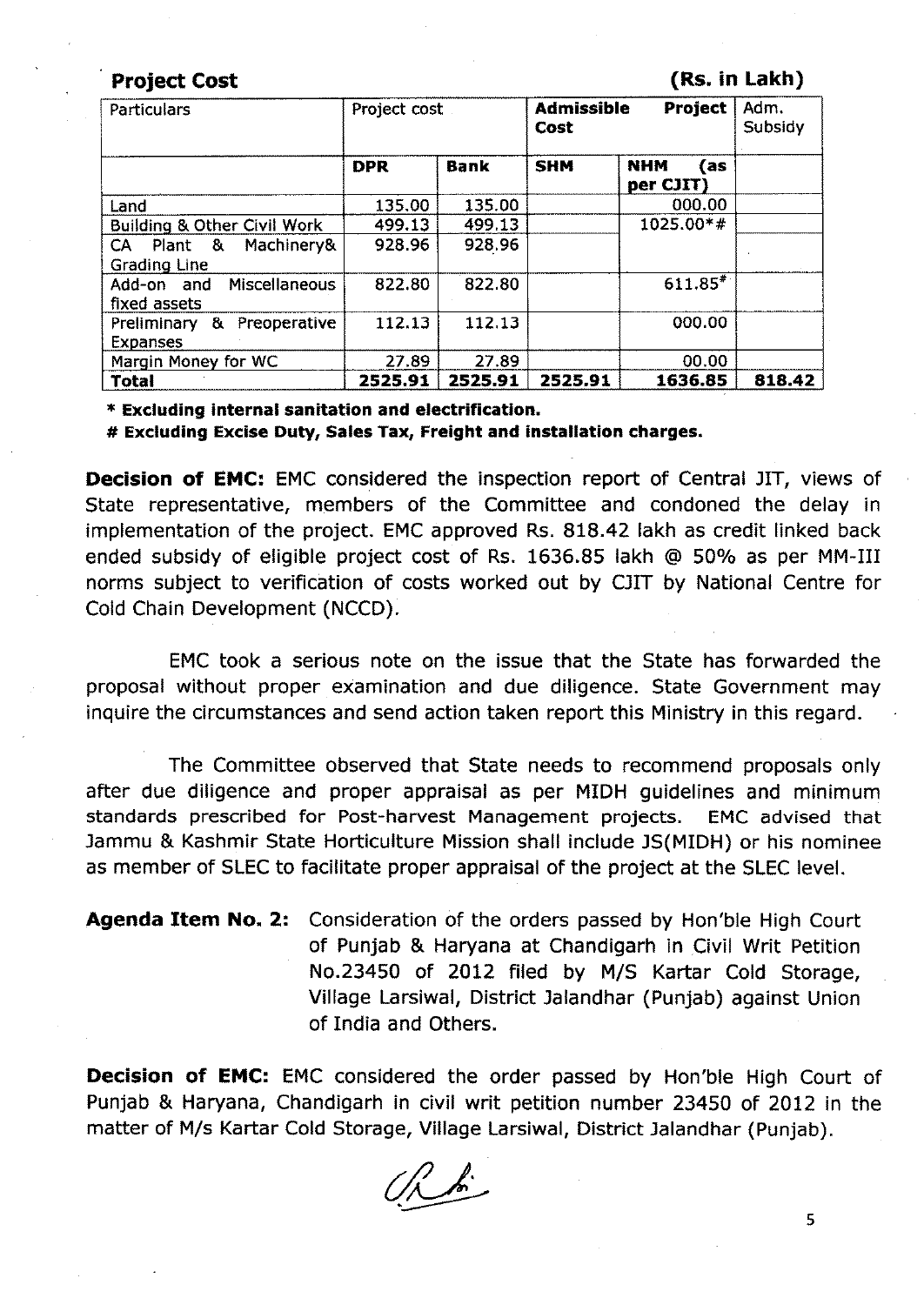The Committee reconsidered the case on the basis of entire available material 'on record and observed that Hon'ble High Court, while passing the order has mainly relied upon on the observations of Chief Consultant and only his report has become the basis of allowing of the Writ Petition and issuing directions in the nature of remanding the matter back to the Empowered Committee (EMC) to decide the matter a fresh while considering the report of Chief Consultant in most pragmatic and objective manner. It has also been directed that before deciding the matter a fresh an opportunity of hearing shall also be granted to the petitioner.

CCEA in its meeting held on 21.01.2010 approved revised pattern of assistance i.e. credit linked back ended subsidy @ 40% of project cost for cold storage projects fulfilling new Technical Standards. Technical standards for establishment of different type of cold storages were issued on 15.02.2010. Revised norms of 40%. credit linked back ended subsidy for cold storages came into *effect* from 01.04.2010.

Proposal of M/S Kartar Cold Storage was received on 17th August, 2011 and the project was approved by EMC on 20.10.2011.

As per report dated 12.12.2011 of Chief Consultant, the civil work of project was initiated during 2009, completed before 01.04.2010 and machinery installed, commercial operation started before 2011 potato season. Financing Bank in appraisal note has reported the project financially viable with financial indicators of IRR 12%, DSCR 2.21 and BEP 69% well within accepted levels and same were further expected to be improved on receipt of NHM subsidy with term loan of Rs. 80.00 lakh and promoter's equity Rs.57.50 lakh without mentioning about subsidy component.

As per proposal and Bank appraisal, Project cost of Rs.137.s0 lakh includes Building Rs.95.00 lakh and Plant & Machinery Rs.35.00 lakh to be met out of term loan of Rs.80.00 lakh and promoter's equity of Rs.57.50 lakh.

Bank term loan of Rs. 80.00 lakh was sanctioned on 15.02.2010 when cost norms of Rs.4000/MT capacity with 25% credit linked back ended subsidy was available/ applicable and civil work was also completed before 01.04.2010.

EMC of NHM in its meeting held on 20.10.2011 considered cold storage projects sanctioned by lending Bank prior to 01.04.2010 including that of petitioner and decided to grant subsidy @ 25% of project cost. EMC also decided that projects sanctioned by Banks before 01.04.2010 will not be considered under NHM, henceforth, States shall not recommend proposals which have been sanctioned credit facilities by Banks before 01.04.2010.

~ ~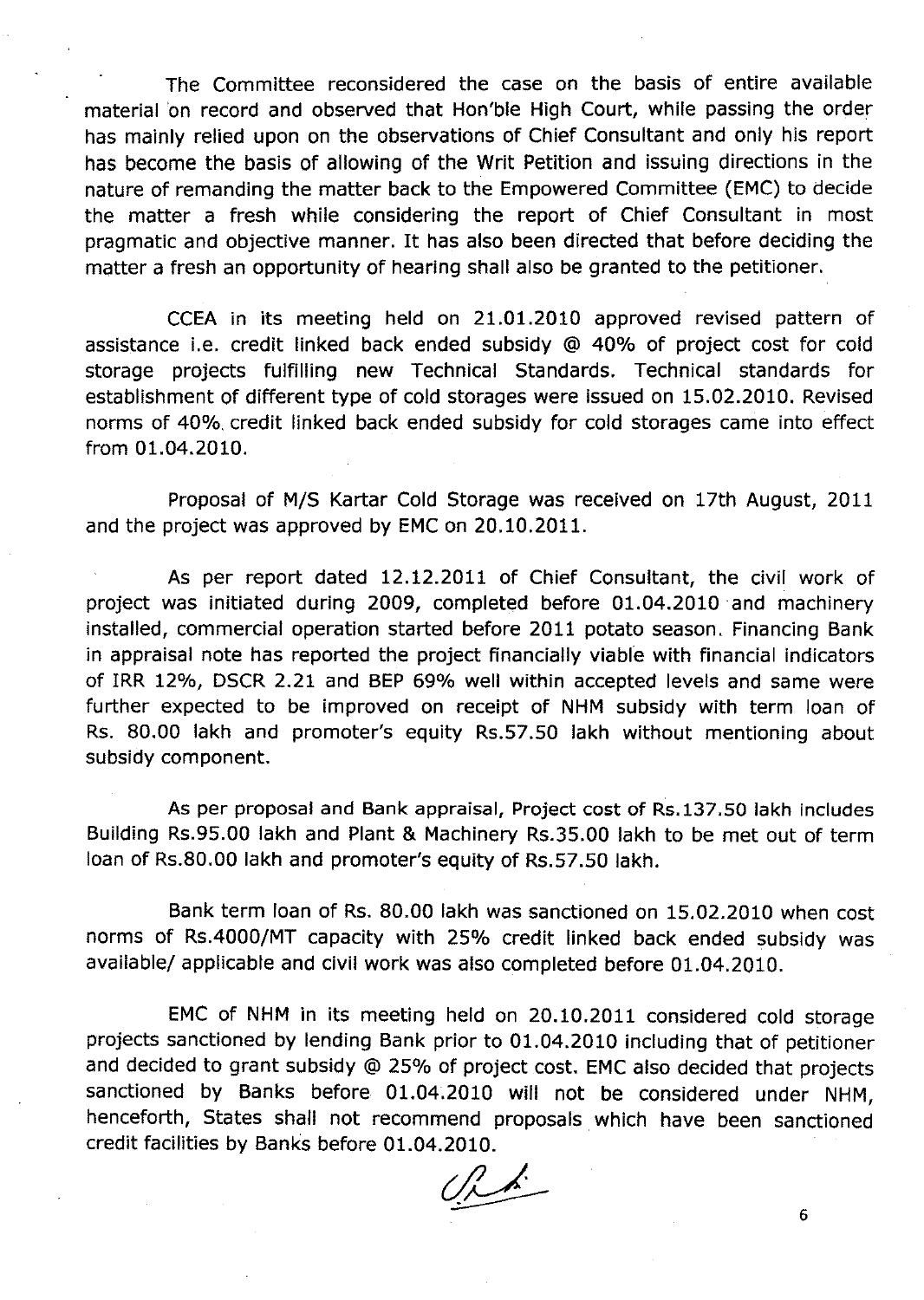EMC in its meeting held on 07.09.2017 considered minutes of the duly constituted committee to give opportunities of hearing to petitioner on 27.07 and 01.09.2017 during which Shri Sandeep Sharma, CA duly authorized representative of petitioner appeared.

EMC after reviewing all the facts on record observed that although the project has been completed with new technical standards but term loan was sanctioned on 15.02.2010 before the technical standards were supposed to be effective. EMC also observed that the civil work which had commenced during 2009 had been completed before 01.04.2010 and the plant & machinery was installed· after 01.04.2010 i. e. when the technical standards and revised cost norms became applicable. Based on the JIT report, State Government has reported the capacity of the project to be 2180 MT against the project capacity of 2256 MT.

In the light of the above and based on the report of Chief Consultant at that time, EMC decided that the part of the project which was completed before March, 2010 may be granted subsidy @ 25% as per old norms and part of the project which was completed after 01.04.2010 may be granted @ 40% subsidy as per revised norms. As such eligible subsidy worked out by EMC as under:

| i. Civil work cost                       | - Rs. 95.00 lakh. The admissible subsidy @ 25% will                            |
|------------------------------------------|--------------------------------------------------------------------------------|
|                                          | be Rs. 23.75 lakh.                                                             |
|                                          | ii. Plant & machinery cost - Rs. 35.00 lakh. The admissible subsidy @ 40% will |
|                                          | be Rs. 14.00 lakh.                                                             |
| Total admissible subsidy Rs. 37.75 lakh. |                                                                                |

The project has already been sanctioned credit linked back ended subsidy of Rs. 22.56 lakh. The additional credit linked back ended subsidy sanctioned to the project is Rs. 15.19 lakh to be released by SHM out of AAP of 2017 - 18. However, in any case, de novo, this shall not be taken as precedent to be quoted by any other similar case.

During the course of the deliberations, the following general decisions were also taken by the Empowered Committee.

- I, The Committee decided that the credit linked back ended subsidy will be released by States in minimum two installment after receiving satisfactory JIT report. The subsidy will be released in installment out of approved action plan/PM package in case of J&K as per availability of funds.
- ii. The Committee also discussed the issue of sanction of subsidy to processing projects. The mandate for support to processing project lies with Ministry of Food Processing Industries (MoFPI). It was observed that during 2014, MoFPI had no scheme to support the processing projects, therefore it was mutually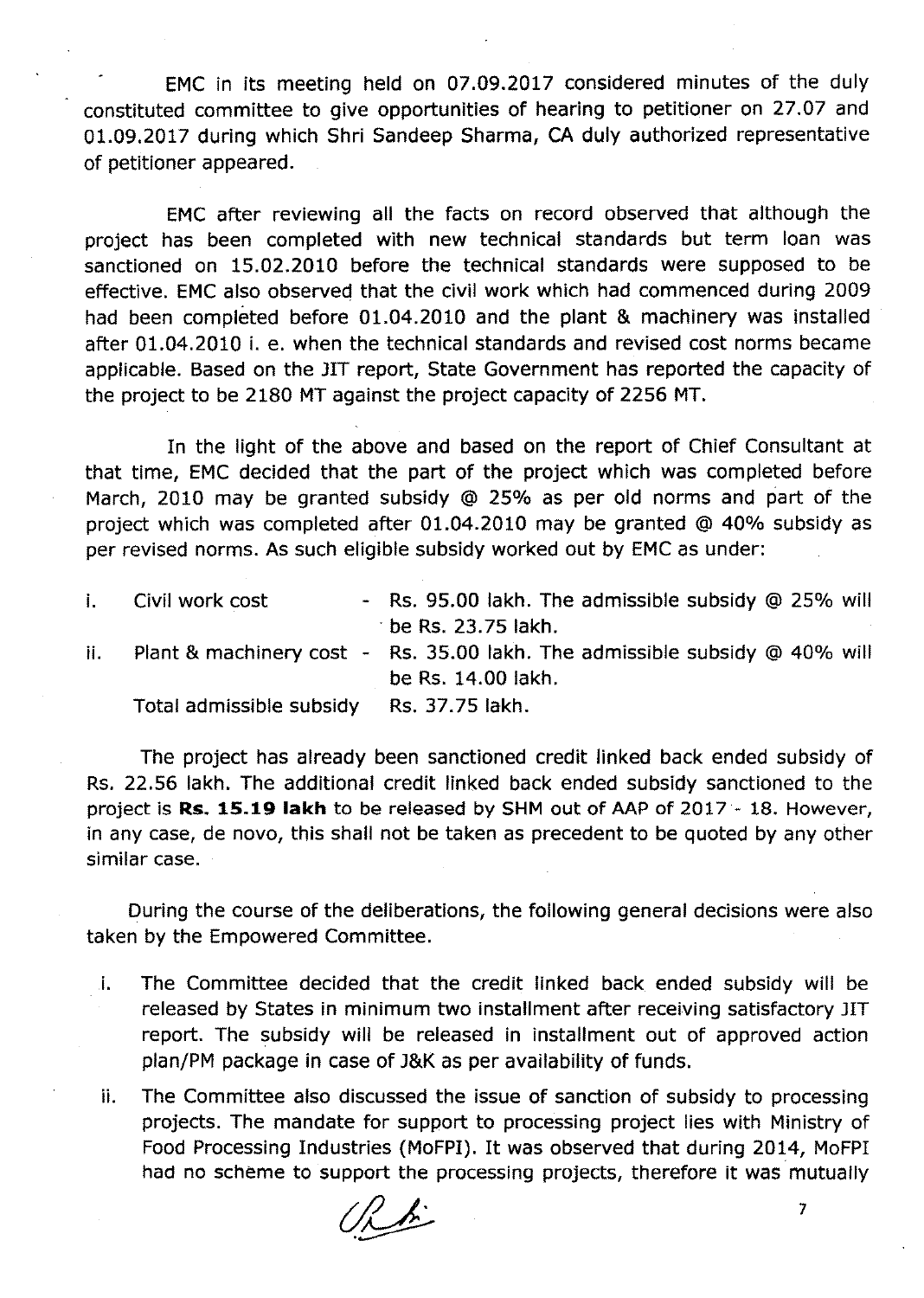agreed that horticulture processing projects pertaining to North Eastern and Himalayan States will be supported under Mission for Integrated Development of Horticulture (MIDH). MoFPI has recently launched SAMPADA scheme which includes the component for processing and modernization & expansion of processing units in the country including North Eastern and Himalayan States. Further, MoFPI has expertise to appraise and sanction these types of projects.

In order to avoid duplication of *efforts,* harmonization of programmes of MoFPI and MIDH, EMC decided that processing projects received by SHM/NHM up to 07.09.2017 will be considered by MIOH and future projects related to processing of horticulture crops from the North Eastern and Himalayan States may be taken up by States/entrepreneurs under MoFPI scheme.

- iii. The Committee also decided that all the States including Jammu & Kashmir shall include Joint Secretary (MIDH) or his representative as member of State Level Executive Committee (SLEC)/State Level Steering Committee (SLSC).
- iv. While recommending the quantum of subsidy, SHM should clearly indicate the basis on which the quantum of subsidy has been arrived at.
- v. All SHMs will ensure that the projects are appraised at State Level with due diligence and subsidy is worked out which is commensurate with promoter's share and in no case subsidy should exceed the term loan sanctioned by the lending bank. In fact, normally the loan amount should be higher than the subsidy amount.
- vi. All SHMs will ensure that projects relating to post harvest management, processlnq, marketing and development of other infrastructure facilities should have clear cut backward linkages to provide assured market to the producers. These details should be part of the project report.
- vii. The proposals should be submitted to the EMC of MIDH only after approval of State Level Committee. Also, it should be clearly indicated that the projects of cold storages/CAlMA Storages are as per technical standards circulated by this Department.

The Chairman reiterated the need for proper utilization of funds released for various projects and for submission of progress reports and utilization certificates on time. This will ensure proper cash flow and facilitate proper monitoring so as to achieve desired objectives and goals of the Mission.

The meeting ended with a vote of thanks to the Chair.

 $\mathbb{Z}^{\prime}$